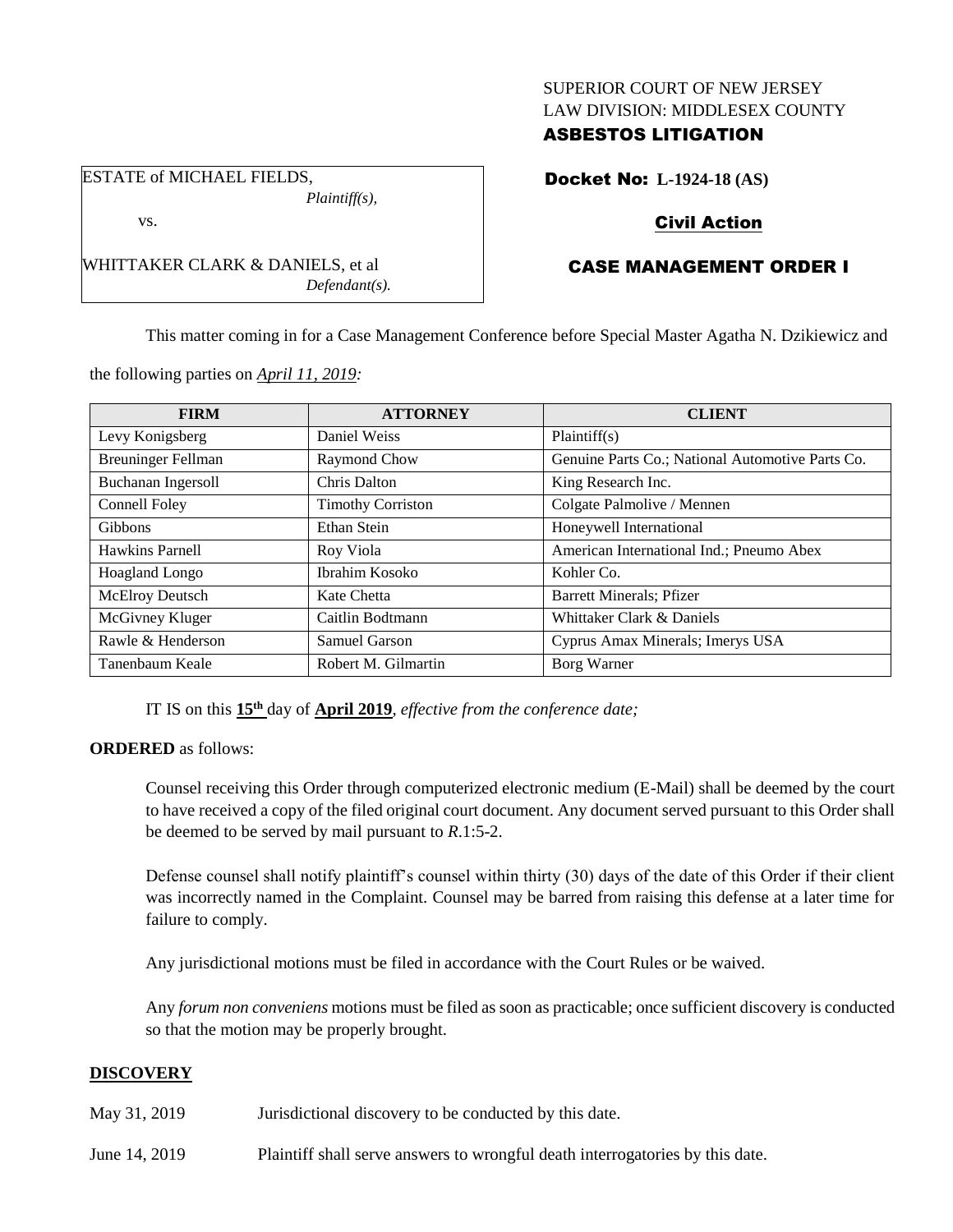| June 28, 2019     | Defendants shall serve answers to standard interrogatories by this date.                                                                                                                                    |
|-------------------|-------------------------------------------------------------------------------------------------------------------------------------------------------------------------------------------------------------|
| July 15, 2019     | Plaintiff shall propound supplemental interrogatories and document requests by this date.                                                                                                                   |
| August 23, 2019   | Defendants shall serve answers to supplemental interrogatories and document requests by this<br>date.                                                                                                       |
| July 15, 2019     | Defendants shall propound supplemental interrogatories and document requests by this date.                                                                                                                  |
| August 23, 2019   | Plaintiff shall serve answers to supplemental interrogatories and document requests by this<br>date.                                                                                                        |
| October 31, 2019  | Fact discovery, including depositions, shall be completed by this date. Plaintiff's counsel shall<br>contact the Special Master within one week of this deadline if all fact discovery is not<br>completed. |
| November 29, 2019 | Depositions of corporate representatives shall be completed by this date.                                                                                                                                   |

# **EARLY SETTLEMENT**

May 29, 2020 Settlement demands shall be served on all counsel and the Special Master by this date.

#### **MEDICAL EXPERT REPORT**

| June 14, 2019    | Plaintiff shall serve updated medical authorizations by this date.                                                                                                                                                                                       |
|------------------|----------------------------------------------------------------------------------------------------------------------------------------------------------------------------------------------------------------------------------------------------------|
| January 31, 2020 | Plaintiff shall serve medical expert reports by this date.                                                                                                                                                                                               |
| January 31, 2020 | Upon request by defense counsel, plaintiff is to arrange for the transfer of pathology specimens<br>and x-rays, if any, by this date.                                                                                                                    |
| March 31, 2020   | Defendants shall identify its medical experts and serve medical reports, if any, by this date. In<br>addition, defendants shall notify plaintiff's counsel (as well as all counsel of record) of a<br>joinder in an expert medical defense by this date. |

# **LIABILITY EXPERT REPORTS**

| January 31, 2020 | Plaintiff shall identify its liability experts and serve liability expert reports by this date or |
|------------------|---------------------------------------------------------------------------------------------------|
|                  | waive any opportunity to rely on liability expert testimony.                                      |

March 31, 2020 Defendants shall identify its liability experts and serve liability expert reports, if any, by this date or waive any opportunity to rely on liability expert testimony.

#### **SUMMARY JUDGMENT MOTION PRACTICE**

April 9, 2020 Plaintiff's counsel shall advise, in writing, of intent not to oppose motions by this date.

 $\_$  , and the set of the set of the set of the set of the set of the set of the set of the set of the set of the set of the set of the set of the set of the set of the set of the set of the set of the set of the set of th

- April 24, 2020 Summary judgment motions shall be filed no later than this date.
- May 22, 2020 Last return date for summary judgment motions.